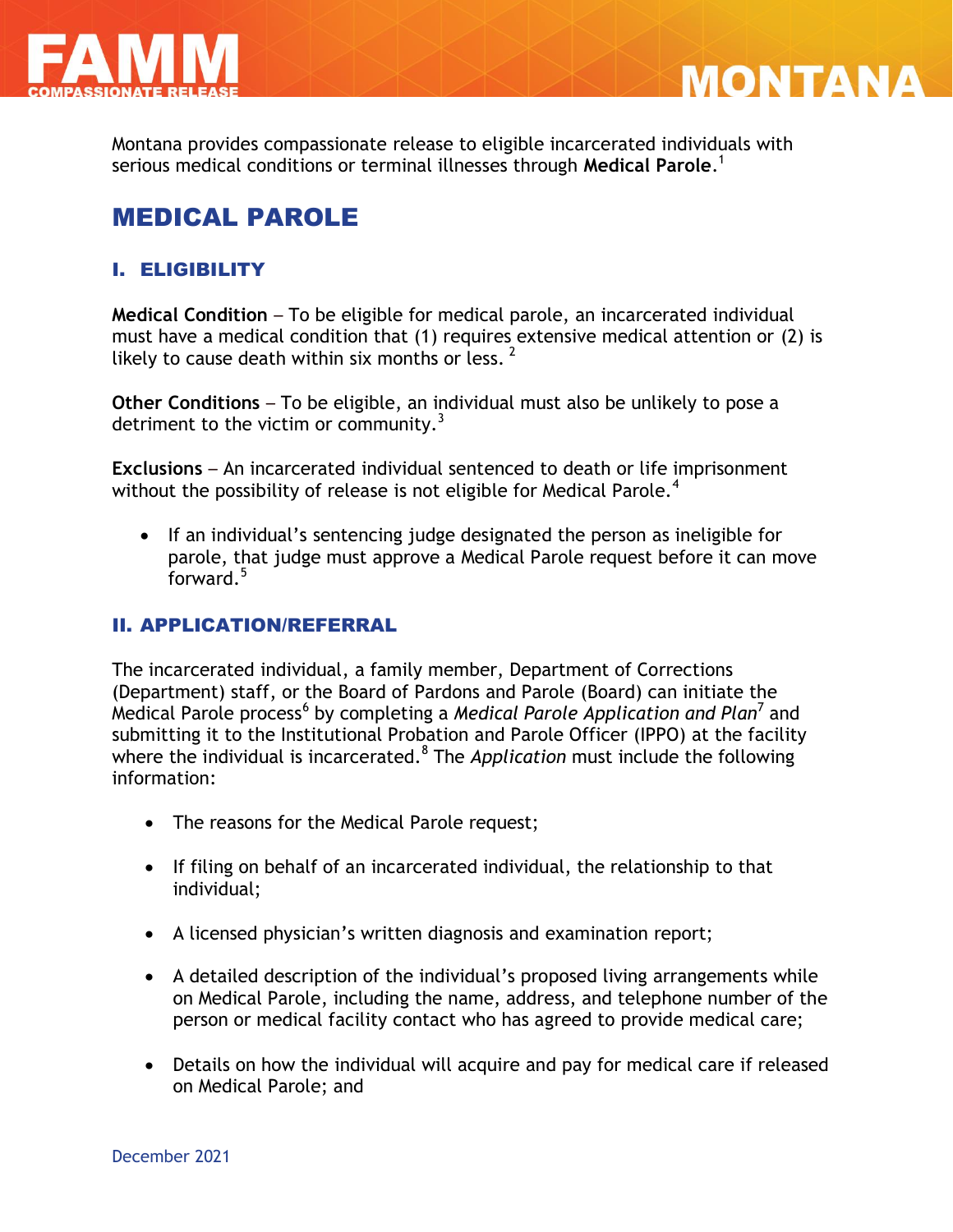The proposed arrangements for transporting the individual to the caregiver or facility placement.<sup>9</sup>

# III. DOCUMENTATION AND ASSESSMENT

The Department must review and approve a Medical Parole application before the Board will consider granting Medical Parole using the following procedures.<sup>10</sup>

**Medical Examination Report: Physician** – A physician must complete the Department's *Medical Examination Report*<sup>11</sup> and include all of the following information:

- A determination that the individual has a medical condition that requires extensive medical attention;
- A detailed description of the condition, diagnosis, any physical incapacity, and the most recent medical treatment;
- A description of the medical care that will be required to treat the condition;
- A prognosis addressing the likelihood of the individual's recovery from the condition, the extent of any potential recovery, and whether the condition is expected to cause death within six months or less.<sup>12</sup>

If needed, the Department can assist an individual in obtaining medical documentation by arranging for a Department physician to complete a medical examination.<sup>13</sup>

**Placement Location: Department** – The incarcerated individual, or the person applying on the individual's behalf, must identify a possible placement, which can include a hospital, nursing home, hospice facility, family home, or other appropriate location<sup>14</sup>

**Submission of Documents: Institutional Probation and Parole Officer** – The IPPO submits an individual's application, the physician's report, and placement information to the Department's Medical Director or "Responsible Health Authority." 15

**Review: Clinical Services Division** – The Clinical Services Division reviews the application and supporting documents and makes a recommendation to accept or reject the application.<sup>16</sup>

**Review and Recommendation: Warden** – After the Clinical Services Division review, the IPPO forwards the application and documentation to the facility's Warden (sometimes called the "Administrator").<sup>17</sup> The Warden reviews the application "for sufficiency and safety or security concerns" and consults with the Board regarding any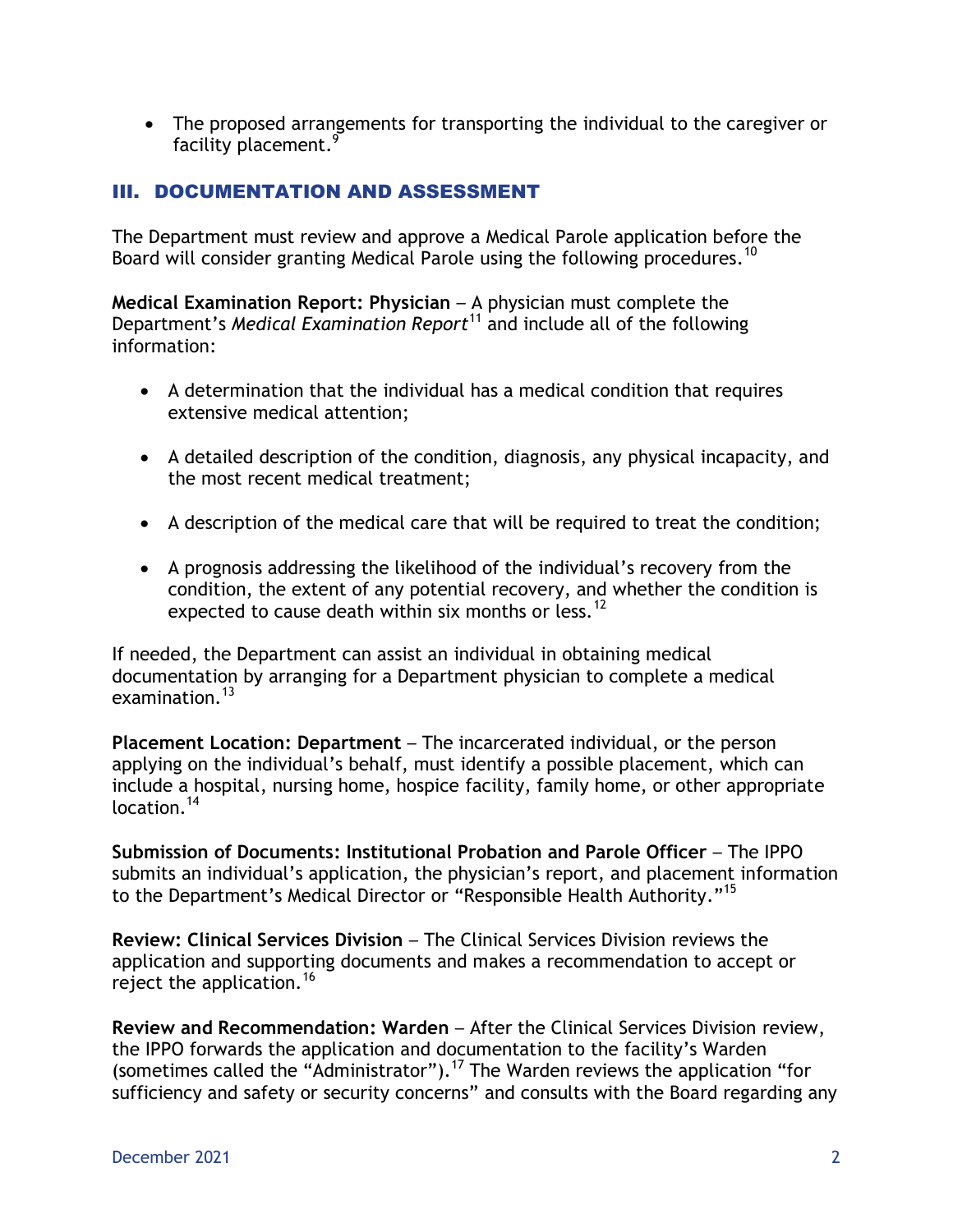prior dispositions.<sup>18</sup>

- When the Warden, Medical Director, or any Department staff involved in the decision/review process determines the Medical Parole application does not meet the requirements, a *Notice of Deficient Medical Parole Application* must be issued that provides the reasons for disapproving the request. This must be given to the incarcerated individual or whoever applied on the individual's behalf, the IPPO, Medical Director, and other relevant Department personnel.<sup>19</sup>
- If the Warden determines the Medical Parole request meets the requirements, the application is forwarded along with the required forms and attachments to the IPPO office at the facility where the individual is incarcerated.<sup>20</sup>

**Document Preparation: IPPO** – The IPPO is responsible for preparing, or requesting preparation of, the application, documentation, and all required forms for the Board.<sup>21</sup>

# IV. DECISION-MAKING PROCESS

**Decision-Maker** – The Board of Pardons and Parole is responsible for making all Medical Parole decisions.<sup>22</sup>

**Hearing** – Upon receiving a Medical Parole application, the Board sets a hearing date and notifies the incarcerated individual.<sup>23</sup> The Board holds the hearing<sup>24</sup> to make a final determination that (1) release will not pose a detriment to the victim or community and (2) the individual's medical condition requires extensive medical attention or will result in death within six months or less.  $25$ 

- Input A victim and/or any "interested person or the interested person's representative" can submit written or oral statements to the Board to be considered at the hearing. The Board can keep the victim's statement confidential. <sup>26</sup>
- Determining Detriment To decide whether someone poses a "detriment" to the victim or community, the hearing panel may consider the following factors:
	- o Whether the individual's medical condition results in an inability to engage in criminal activity;
	- o Any statement the victim submits;
	- o The progression of the individual's medical condition, as documented by a licensed physician;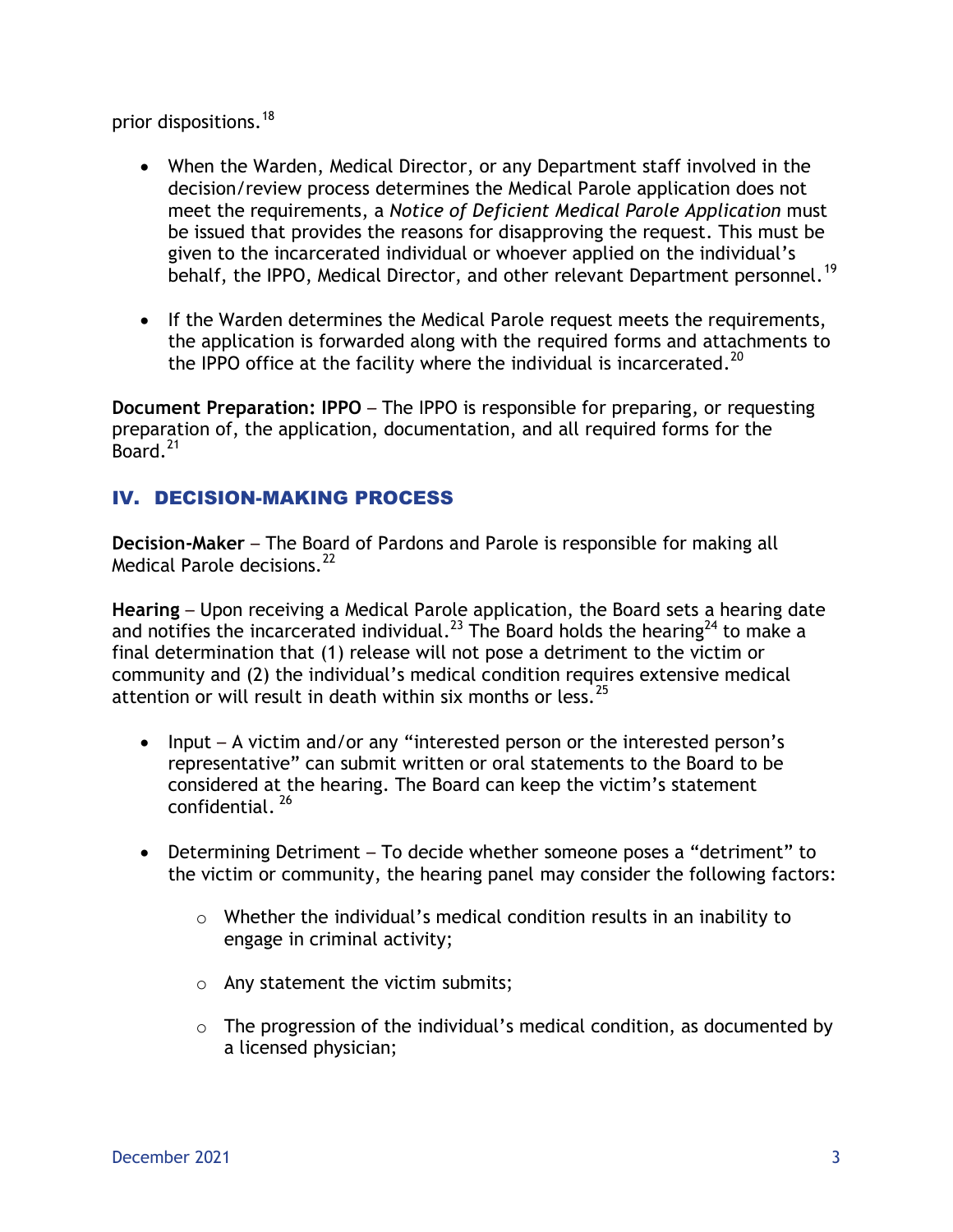- $\circ$  The individual's conduct, employment, and attitude in prison;
- $\circ$  Reports of any physical and mental examinations that have been made;
- o The individual's previous social and criminal record; and
- $\circ$  The circumstances of the offense for which the individual is incarcerated.<sup>27</sup>
- Additional Information In deciding whether to grant or deny a Medical Parole application, the hearing panel can also consider whether:
	- $\circ$  There is support or opposition from the community, including the victim or victim's family, the court, or law enforcement;
	- $\circ$  The incarcerated individual suffered from the medical condition when the offense was committed or when sentenced and, if so, whether the condition has progressed to such a degree that criminal activity is unlikely;
	- $\circ$  The care and supervision that the individual requires can be provided in a more medically appropriate or cost-effective manner than by the Department;
	- $\circ$  The individual is incapacitated to an extent that incarceration does not impose significant additional restrictions;
	- $\circ$  The individual is likely to continue to suffer from the medical condition throughout the entire period of parole or die while on Medical Parole and there is no reasonable expectation that the medical condition will improve noticeably; and
	- $\circ$  An appropriate discharge plan has been formulated.<sup>28</sup>

## **Conditions**

- Environment The Board's hearing panel requires, as a condition of Medical Parole, that an individual agree to be placed in an environment that the Department chooses and approves. An appropriate setting includes a hospital, nursing home, hospice facility, prerelease center, appropriate community corrections facility or program, or family home.<sup>29</sup>
- Examinations The hearing panel may also require an individual to obtain periodic medical examinations and diagnoses (at the person's own expense) and submit medical reports to the Board and the Department.<sup>30</sup>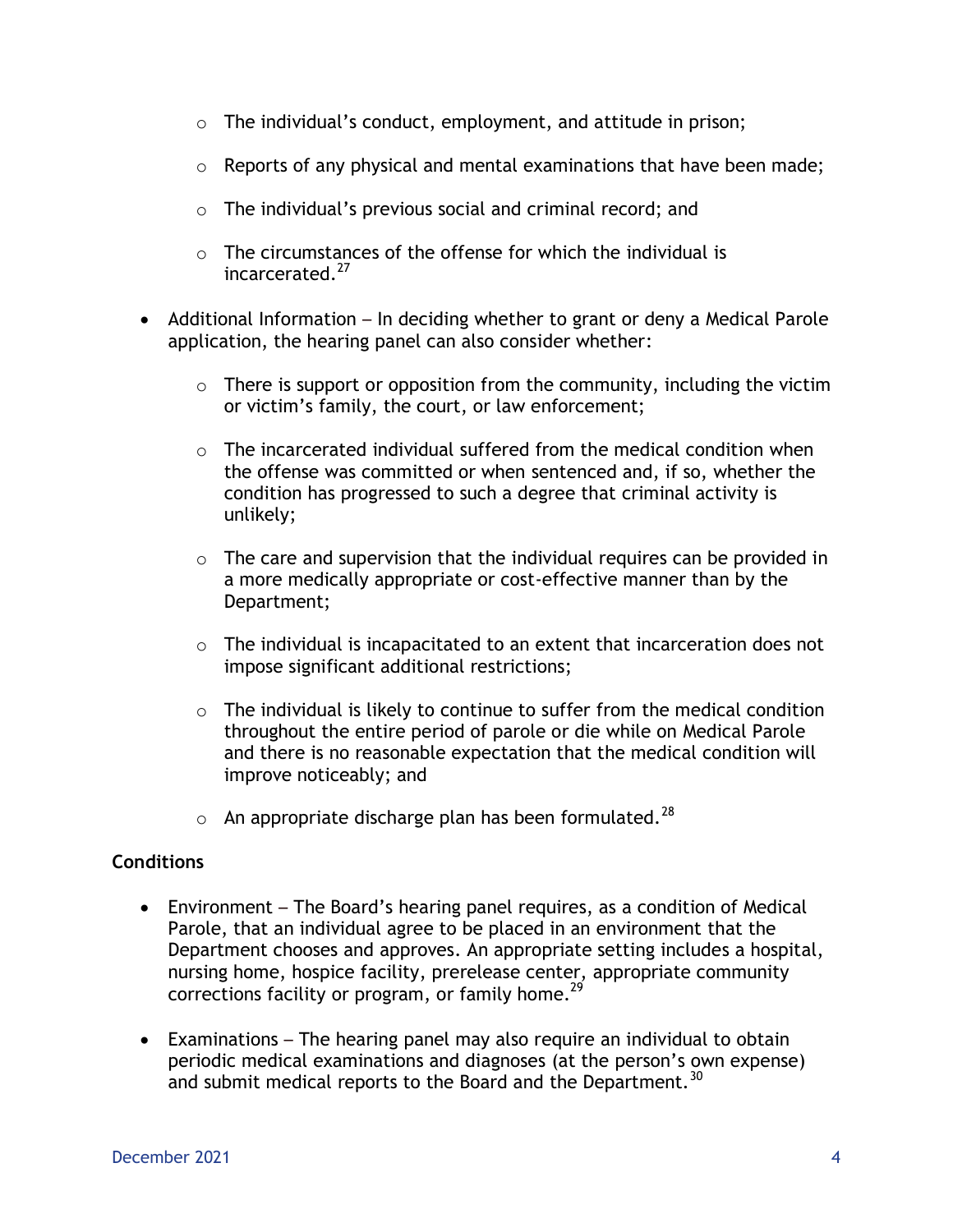• Medical Parole Plan – As stated above, part of what the Board will look at when making its decision is whether there is an appropriate Medical Parole Plan that addresses care coordination, housing, eligibility for public benefits (such as Social Security disability), and health care, including needed medications.  $31$ 

## V. POST-DECISION

**Effect of Medical Parole Request on Other Parole Eligibility - The granting or denial** of Medical Parole does not affect an incarcerated individual's eligibility for general parole.<sup>32</sup> In fact, if an individual being considered for Medical Parole has reached parole eligibility, the Board will first consider general parole.<sup>33</sup>

 Note that if an individual is granted Medical Parole and later becomes eligible for general parole, a hearing panel may consider parole according to the relevant rules.<sup>34</sup>

**Denials and Appeal Rights** – If the hearing panel denies the Medical Parole application, the Department will not accept another application for the same individual **unless** the medical condition deteriorates to such a degree that it affects the factors the hearing panel previously considered.<sup>35</sup>

**Revocation/Termination** – The Board or Department can revoke Medical Parole and return an individual to custody when any of the following happen:

- The medical condition has improved to the extent that "extensive" medical attention is no longer required.<sup>36</sup>
- The individual violates the statutory provisions for nonmedical parole, which also apply to Medical Parole.<sup>37</sup>
- The medical condition improves such that the individual becomes likely to pose a detriment to self, the victim, or the community.<sup>38</sup>

### VI. REPORTING/STATISTICS

The Board is not required to report on how many Medical Paroles it grants each year; however, its monthly parole dispositions are available to the public.<sup>39</sup>

In response to FAMM's request for information, the Board reported that in 2019 it granted one Medical Parole request and denied three, and in 2020 it granted four Medical Parole requests and denied six.<sup>40</sup>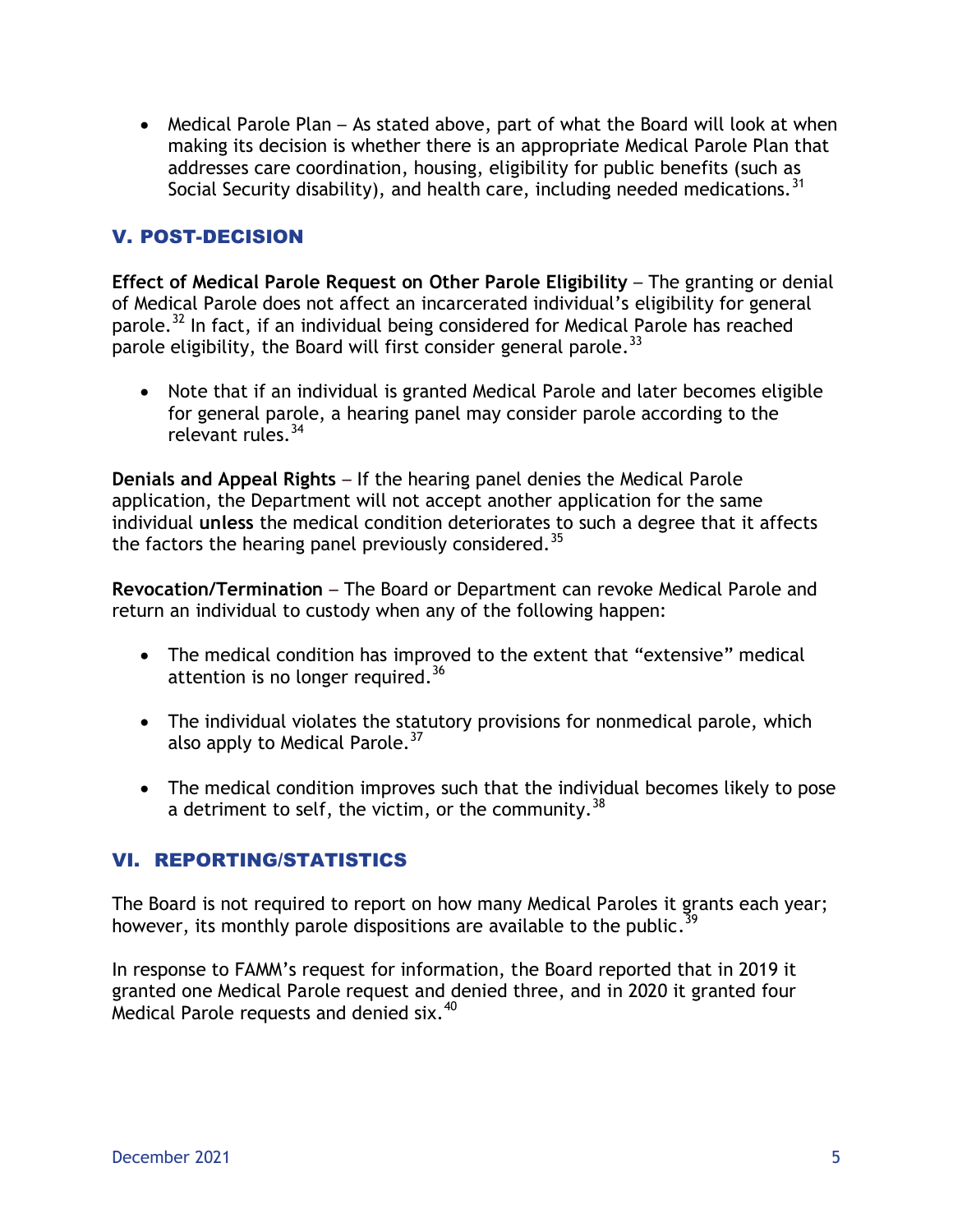# MONTANA COMPASSIONATE RELEASE PRIMARY LEGAL SOURCES

### MEDICAL PAROLE

#### **Statute**

Montana Code, § 46-23-210 (2019), available through the Montana State Legislature, [https://leg.mt.gov/bills/mca/title\\_0460/chapter\\_0230/part\\_0020/sections\\_index.html.](https://leg.mt.gov/bills/mca/title_0460/chapter_0230/part_0020/sections_index.html)

#### **Regulations**

Montana Administrative Rules, Rule 20.25.307 (2020), available through the Montana Secretary of State, [http://www.mtrules.org/gateway/ruleno.asp?RN=20%2E25%2E307.](http://www.mtrules.org/gateway/ruleno.asp?RN=20%2E25%2E307)

#### **Agency Policy**

Montana Department of Corrections Policy Directive (DOC Policy) 4.6.7 (2018), [https://cor.mt.gov/DataStatsContractsPoliciesProcedures/DataDocumentsandLinks/DOCPolicies/Chap](https://cor.mt.gov/DataStatsContractsPoliciesProcedures/DataDocumentsandLinks/DOCPolicies/Chapter4/4.6.7-Medical-Parole.pdf) [ter4/4.6.7-Medical-Parole.pdf.](https://cor.mt.gov/DataStatsContractsPoliciesProcedures/DataDocumentsandLinks/DOCPolicies/Chapter4/4.6.7-Medical-Parole.pdf)

# NOTES

\* *Id. means see prior note.*

<sup>1</sup> Mont. Code Ann. § 46-23-210; Mont. Admin. R. 20.25.307; Montana Department of Corrections Policy Directive (DOC Policy) 4.6.7.

<sup>2</sup> Mont. Code Ann. § 46-23-210 (1) (c); DOC Policy 4.6.7 (IV) (A) (1) (d).

 $3$  Mont. Code Ann. § 46-23-210 (1) (b); DOC Policy 4.6.7 (IV) (A) (1) (c).

 $^4$  Mont. Code Ann. § 46-23-210 (1) (a); Mont. Admin. R. 20.25.307 (1); DOC Policy 4.6.7 (IV) (A) (1) (b).

 $5$  Mont. Code Ann. § 46-23-210 (2); Mont. Admin. R. 20.25.307 (1) (c); DOC Policy 4.6.7 (IV) (A) (1) (e). If the sentencing court is contacted regarding a specific individual's request for Medical Parole and does not respond within 30 days to a Department of Corrections request for approval, the person will be considered "approved" by the court for Medical Parole. See Mont. Code Ann. at § 46-23-210 (2) and Mont. Admin. R. 20.25.307 (1) (c).

 $6$  Mont. Code Ann. § 46-23-210 (3); Mont. Admin. R. 20.25.307 (2); DOC Policy 4.6.7 (IV) (B) (1).

 $7$  DOC Policy 4.6.7, Attachment-Medical Parole Application and Plan.

 $8$  ld. at (IV) (B) (2).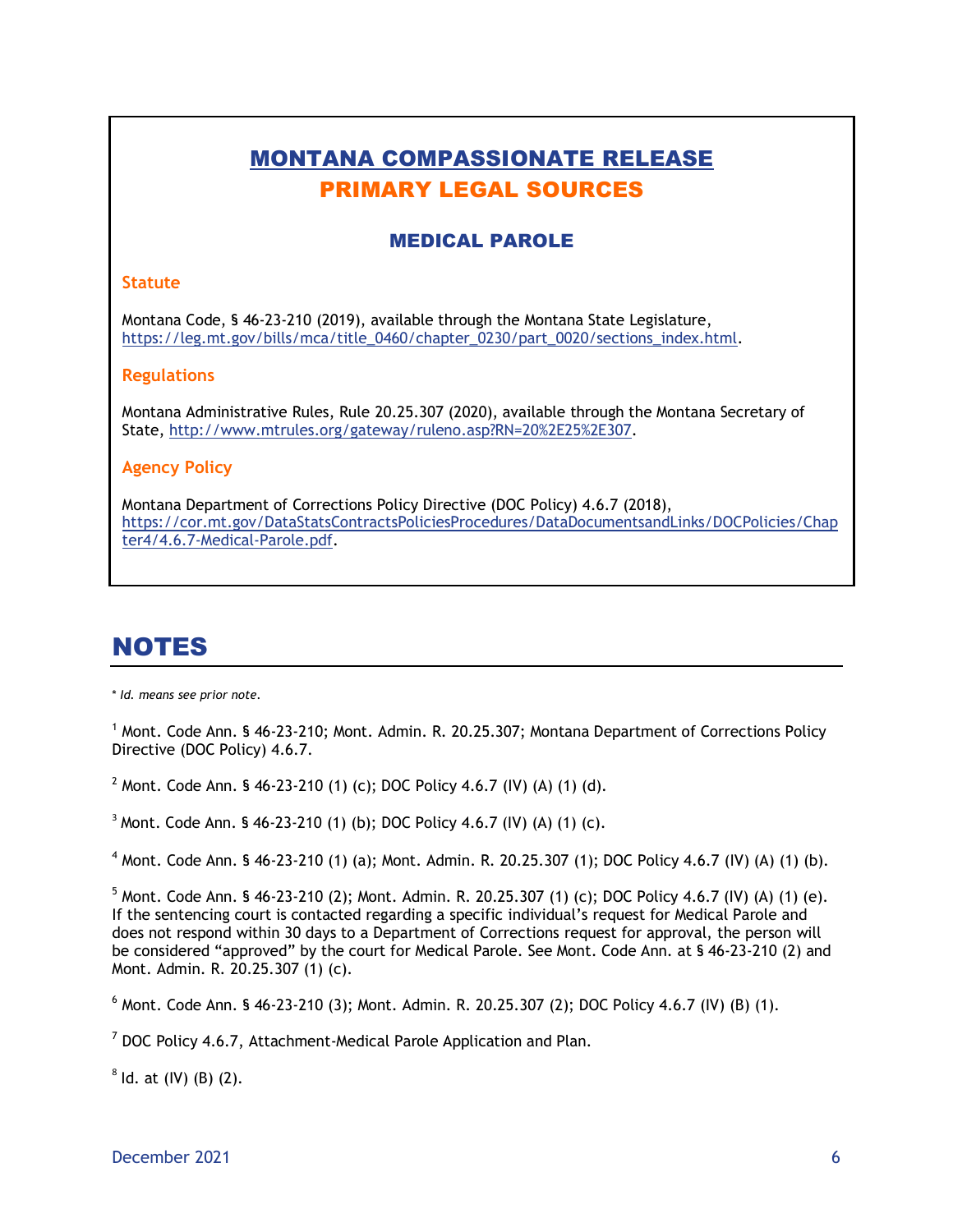$9$  Mont. Code. Ann. § 46-23-210 (3); Mont. Admin. R. 20.25.307 (2) (a) through (2) (c); DOC Policy 4.6.7 (IV) (B) (3).

 $10$  Mont. Code Ann. § 46-23-210 (4); Mont. Admin. R. 20.25.307 (3).

<sup>11</sup> DOC Policy 4.6.7, Attachment-Medical Examination Report.

<sup>12</sup> Mont. Code Ann. § 46-23-210 (3); Mont. Admin. R. 20.25.307 (2) (c); DOC Policy 4.6.7 (IV) (C) (4) (a) through (4) (d). Note that the administrative rules say that by submitting an application for Medical Parole, the individual waives any right to privacy regarding medical information. See Mont. Admin. R. 20.25.307, § 13. The routing form includes a signed waiver as part of the documentation needed.

<sup>13</sup> DOC Policy 4.6.7 (IV) (C) (2).

 $14$  Id. at IV (D).

 $15$  Id. at (IV) (E) (1).

 $16$  Id.

 $17$  Id. at (IV) (E) (2).

 $18$  Id.

<sup>19</sup> Id. at (IV) (E) (3) and Attachment-Notice of Deficient Medical Parole Application (2018).

 $20$  Id. at (IV) (E) (4).

<sup>21</sup> Id. at (IV) (E) (5). Note that the Department's *Medical Parole Application Routing Form* details four steps in the routing process that reflect slightly different levels of review than the statutory and regulatory provisions.

<sup>22</sup> Mont. Code Ann. § 46-23-210 (1).

<sup>23</sup> DOC Policy 4.6.7 (IV) (E) (6).

<sup>24</sup> Mont. Code Ann. § 46-23-210 (5).

<sup>25</sup> Mont. Admin. R. 20.25.307 (4).

<sup>26</sup> Mont. Code Ann. § 46-23-210 (5).

<sup>27</sup> Mont. Admin. R. 20.25.307 (5) (a) through (5) (g).

 $28$  ld. at (6) (a) through (6) (f).

 $29$  Mont. Code Ann. § 46-23-210 (6); Mont. Admin. R. 20.25.307 (7).

 $30$  Id.

 $31$  Mont. Admin. R. 20.25.307 (6) (f). Note that if the Board rejects the Medical Parole Plan, the Department will identify the concerns and determine whether they can be addressed. If so, the plan will be resubmitted to the Board for approval. See DOC Policy 4.6.7, § IV (F) (6).